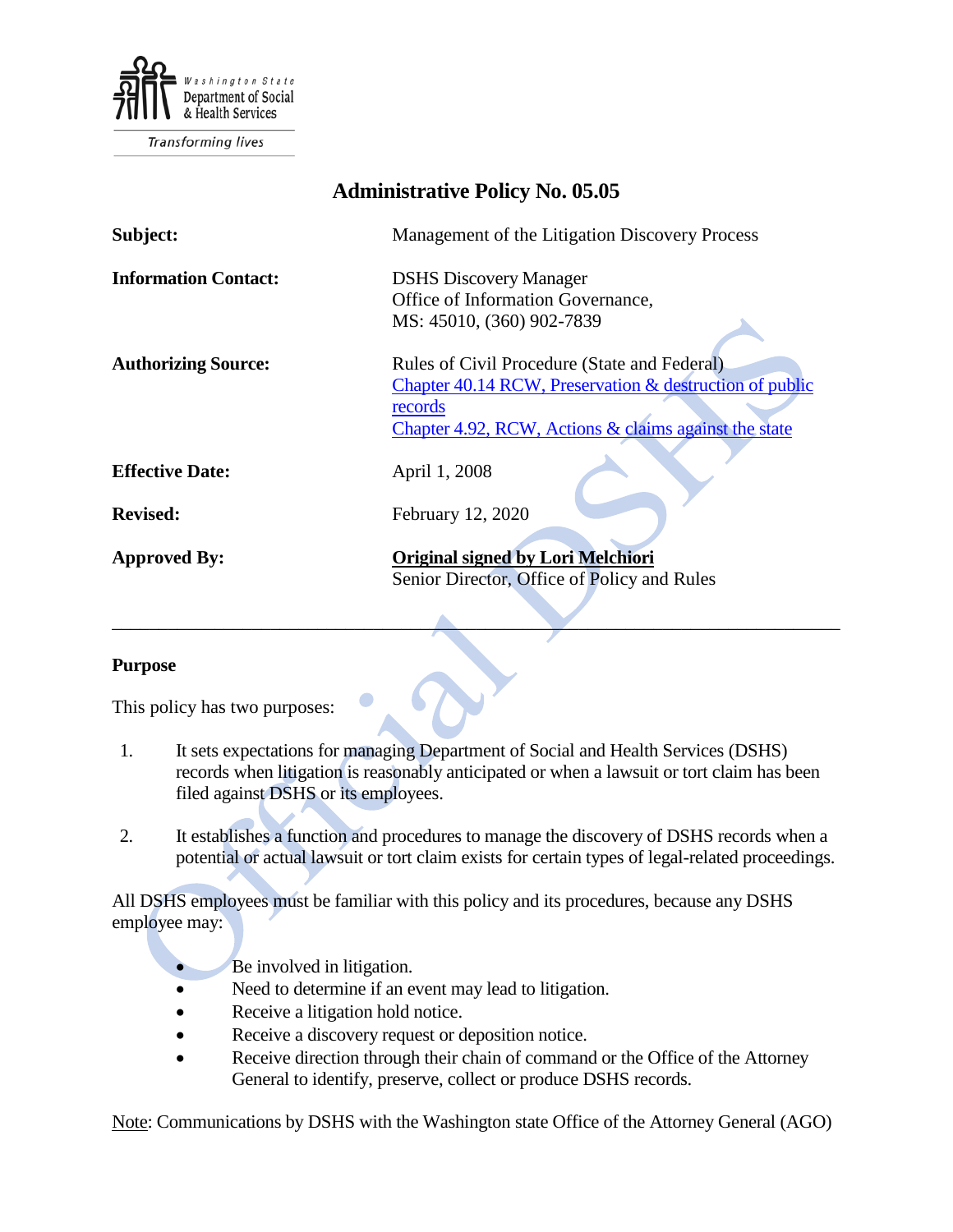about potential or actual litigation, including matters relating to discovery of DSHS records, are protected by attorney-client privilege. AGO representatives may ask DSHS for information or assistance, and information developed pursuant to these requests may be protected by the attorney work product doctrine. This policy and procedure is not a waiver of the attorney-client privilege, nor is it intended to interfere with the attorney work product doctrine.

### **Scope**

#### **This policy applies to all DSHS administrations and employees.**

The policy describes basic obligations of all DSHS employees in any legal-related matter. However, the procedures section of this policy is limited to the management of Litigation Hold Notices and Discovery Requests related to actual or reasonably anticipated lawsuits and tort claims. The detailed procedures in this policy do not normally apply to:

- Fair hearings or administrative hearings conducted within DSHS or before the Office of Administrative Hearings.
- Actions initiated by DSHS.
- Legal, administrative, or other proceedings related to personnel actions.
- Court proceedings relating to child support cases under Title IV-D of the social security act.

## **Definitions**

**Administration:** For this policy, the term administration includes all programs, offices or divisions reporting to an assistant secretary, chief executive officer (CEO), senior director, or director.

**Administration information technology (IT) staff:** For this policy, persons identified by each administration to assist their respective program's discovery coordinator (DC) with technology issues related to electronically stored information (ESI).

**Affected individuals:** Employees or others who have identified an event in which litigation may be reasonably anticipated, or who have received a litigation hold notice or discovery request from the Attorney General's Office (AGO), the discovery manager (DM), or their discovery coordinator (DC).

**AGO representative:** Staff from the Attorney General's Office assigned to manage legal matters involving DSHS and the state of Washington. Typically, this is an assistant attorney general (AAG), paralegal, legal assistant or an investigator.

**Deposition notice:** A legal notice directed to a DSHS employee to appear at a certain time and place in order to give sworn testimony about DSHS business, in response to questions posed by an attorney.

**Discovery coordinator (DC):** The person appointed by each administration to coordinate with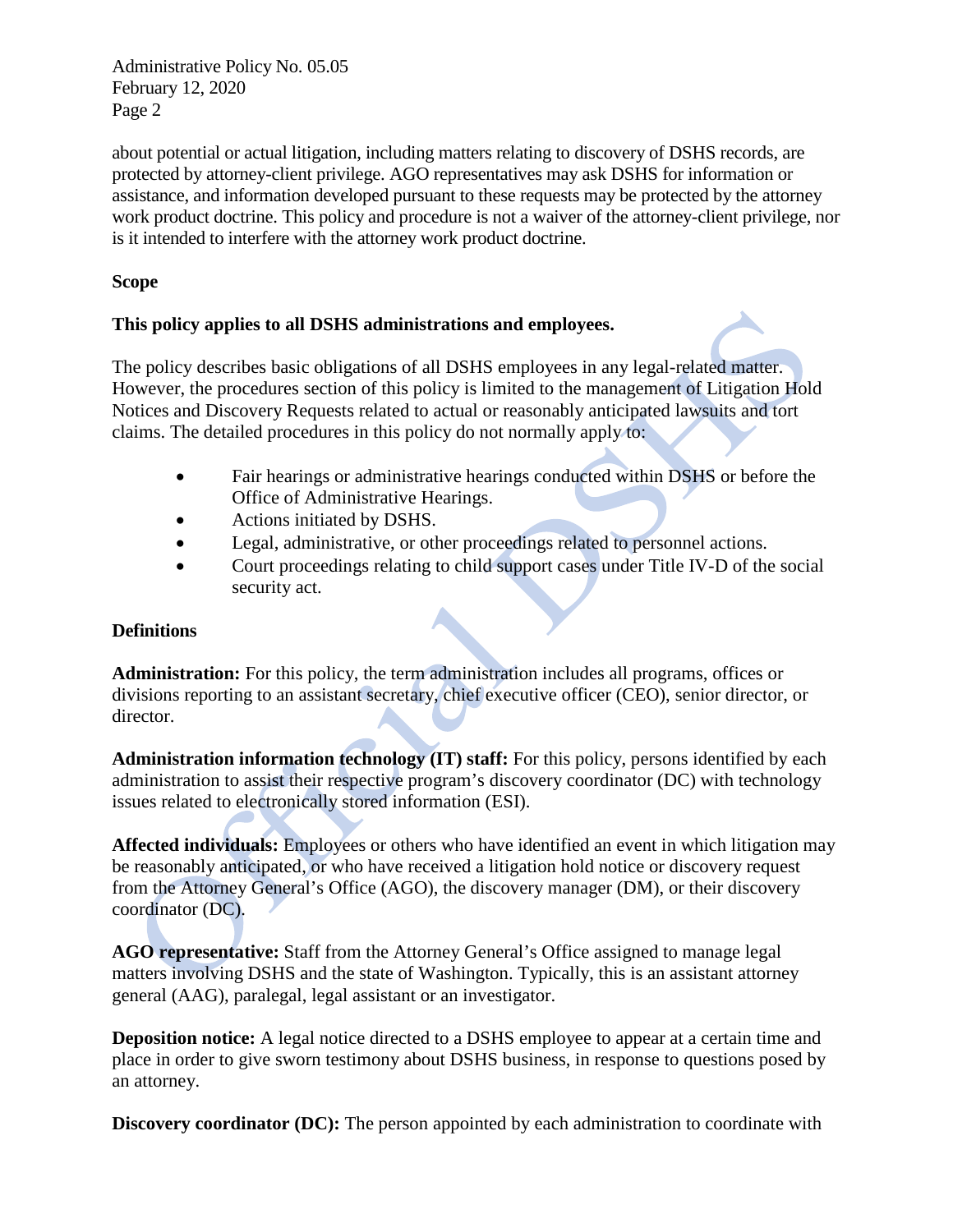and assist AGO representatives when litigation is reasonably anticipated, or a litigation hold notice or a discovery request is issued that involves their respective program.

**Discovery manager (DM):** The single, central point of contact in DSHS identified to receive discovery requests or litigation hold notices from the AGO. The DM notifies affected administrations of the discovery requests or litigation hold notices, and assists in coordinating the agency's responses, within and between administrations, where necessary. The DM reports to the agency's office of information governance administrator.

**Discovery request:** A request from another party to a lawsuit or from an AGO representative for information or DSHS records.

**DSHS records:** Any document or recorded information, regardless of physical form or characteristics, created, sent, organized or received by the agency in the course of public business, including paper documents, e-mail, drawings, graphs, charts, audio and video recordings, photographs, phone records, data compilations, planners, calendars, diaries, draft documents, electronically stored information (ESI) and metadata.

**Electronically stored information (ESI):** DSHS records stored in an electronic format. Email is one type of ESI. Other types of ESI may include records created using programs such as: Microsoft Word, Excel, Access, Publisher, PowerPoint, SharePoint, Adobe Acrobat, SMS text other instant messaging, and web-based social media including but not limited to, blogs and micro-blogs (such as Twitter), social networks (such as Facebook), and video sharing (such as YouTube). ESI can be located in databases and on network servers, backup tapes, mobile devices, thumb or flash drives, compact disks (CD), digital video disks (DVD), floppy disks, work computers, cell phones, laptops computers, tablets, or any other electronic storage device used to do DSHS work. ESI also includes any DSHS records that employees store on personally owned electronic devices that were used to do DSHS work, such as home computers, laptops, cell phones, or other mobile devices.

**Indexing and search tools:** Computer software that can analyze records and store the content of the records in a way that can be searched.

**Litigation hold notice:** A written communication that instructs 'affected individuals' who are likely to have DSHS records pertaining to a legal issue to take immediate action to identify and preserve the records for future retrieval.

**Metadata:** Data about data. Software programs automatically create metadata about the history, tracking or use of an electronic record. Different types and elements of metadata are available for different types of records. Metadata may include how, when, and by whom a record was created, received, accessed, and changed, how it is formatted, and where it is located. Examples of metadata include, but are not limited to: document properties; hidden rows, cells and formulas in Microsoft Excel; track changes, comments and markups in Microsoft Word; and blind carbon copy (bcc) in e-mail. Some types of metadata are visible, such as file size and date of creation, but many other elements of metadata are not visible or are embedded in the record. Printing an electronic record typically does not reproduce all elements of metadata.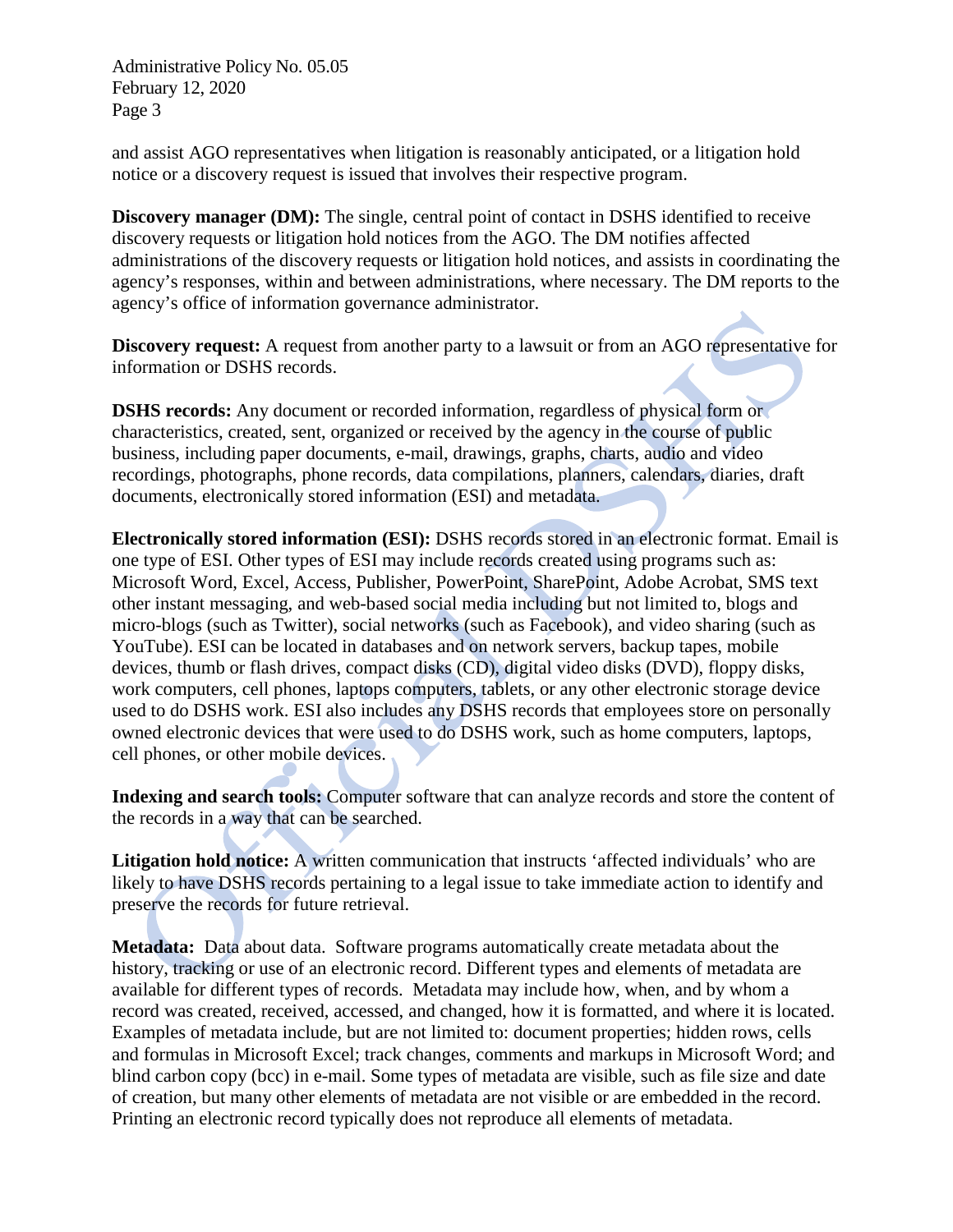**Mobile device:** A computing device typically smaller than a notebook, which runs a mobile operating system, such as iOS, Android, Windows Phone, or BlackBerry OS. Includes smart phones and some tablets.

**Non-DSHS administered IT resources**: Computers, devices, or removable media that are not controlled or owned by DSHS, as defined in the [DSHS Information Security Standards Manual.](http://ishare.dshs.wa.lcl/Security/Manuals/Standards)

**Notebook:** A portable computer, as defined in the [DSHS Information Security Standards](http://ishare.dshs.wa.lcl/Security/Manuals/Standards)  [Manual.](http://ishare.dshs.wa.lcl/Security/Manuals/Standards) Examples include laptops, netbooks, and some tablets.

**Preservation:** The process of locating and safeguarding DSHS records from destruction that reasonably and likely relate to a potential or actual lawsuit or tort claim.

**Reasonably anticipated litigation:** A reasonable expectation that an event may lead to the filing of a lawsuit or a tort claim against DSHS or its employees. There is no formal standard to determine whether an event will lead to a lawsuit.

**Records coordinator:** The person appointed by administration or division management to assist with records management and retention duties. See [Administrative Policy 5.04,](http://one.dshs.wa.lcl/Policies/Administrative/DSHS-AP-05-04.pdf) Records Retention.

**Removable media:** Includes any machine readable media that may routinely be stored or moved independently of computing devices, as defined in the [DSHS Information Security Standards](http://ishare.dshs.wa.lcl/Security/Manuals/Standards)  [Manual.](http://ishare.dshs.wa.lcl/Security/Manuals/Standards) Examples include magnetic tapes, optical discs (CDs or DVDs), flash memory (thumb drive) devices, external hard drives, and internal hard drives that have been removed from a computing device.

**Spoliation (spoilage):** Destroying, significantly altering, or failing to preserve DSHS records that might contain potential evidence relating to pending or reasonably anticipated litigation.

**Tort claim:** A formal written filing with the state office of risk management under [RCW](http://apps.leg.wa.gov/RCW/default.aspx?cite=4.92.100) [4.92.100 i](http://apps.leg.wa.gov/RCW/default.aspx?cite=4.92.100)n which the claimant alleges that certain kinds of harm or damages were caused by the state of Washington, its agencies or state employees in which people claim they have been harmed by torts (wrongful acts), including negligence, by government agencies or their employees.

#### **Policy Requirements**

A. All DSHS employees have basic responsibilities when they know, or reasonably should know, a person or business has a potential or actual lawsuit pending against DSHS or its employees. These responsibilities include identifying reasonably anticipated litigation and the accurate identification, preservation, collection and production of DSHS records for any potential or actual litigation. An employee's failure to understand these responsibilities could: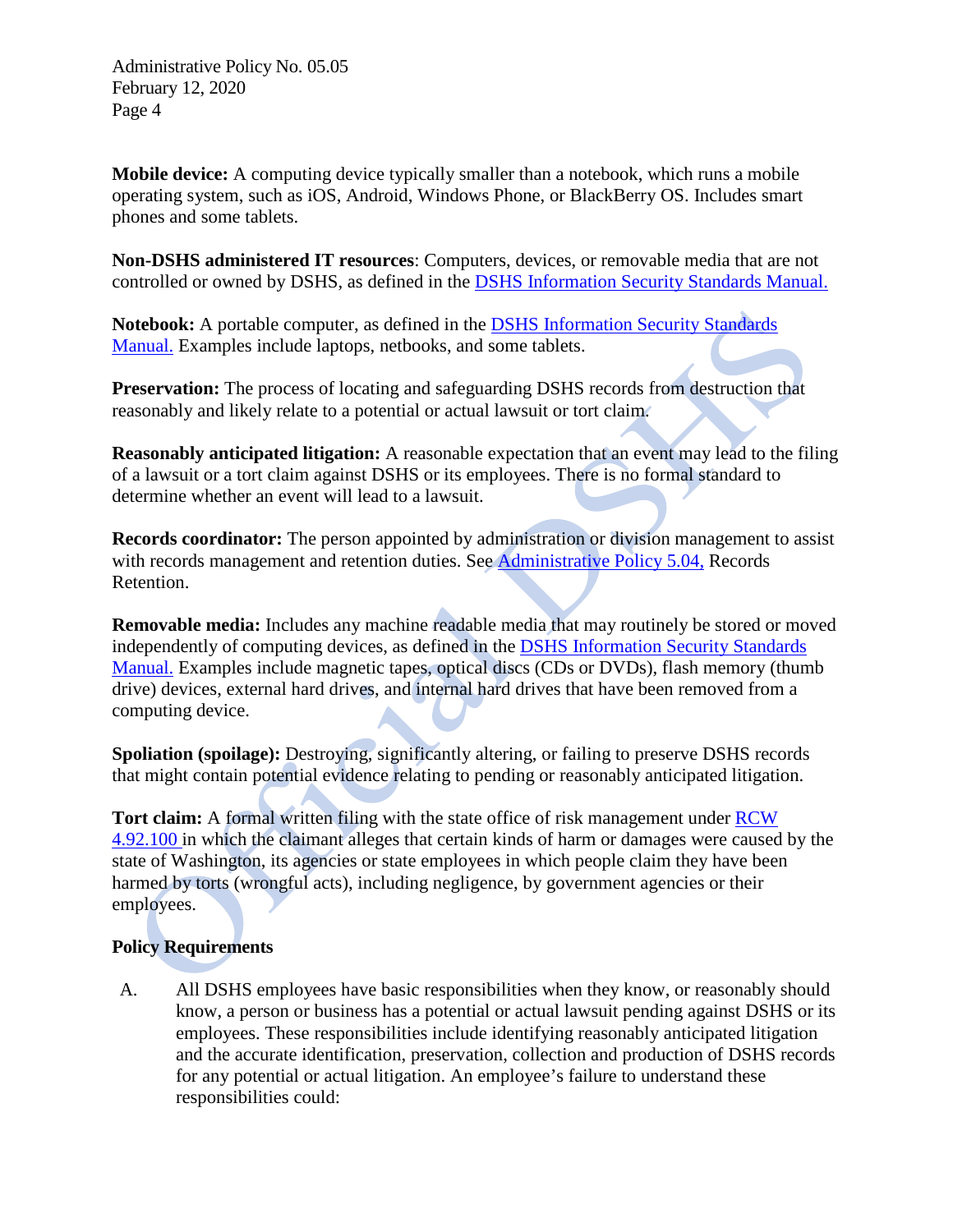- Spoil potential evidence.
- Compromise the proper management of DSHS-related litigation.
- Expose DSHS to court-ordered sanctions.
- Subject the employee to departmental disciplinary action or to sanctions imposed by a court.
- B. The obligation to preserve records exists for all legal related proceedings, including: potential or actual lawsuits against DSHS or its employees, administrative reviews, juvenile court proceedings, grievances, or legal actions initiated by DSHS. Therefore, employees are required to preserve potentially relevant records relating to all legal related proceedings until the matter concludes and the records retention policy permits destruction.

For legal proceedings that do not involve a potential or actual lawsuit against DSHS or its employees it is not necessary for an assistant attorney general (AAG), discovery manager (DM), or discovery coordinator (DC) to be involved or to issue a litigation hold notice.

C. DSHS employees must take immediate actions to preserve, protect, and manage all DSHS records they hold, or for which they are otherwise responsible, that could relate to a potential or actual lawsuit against DSHS or its employees. This also includes an administrative hearing, juvenile court proceeding, grievance, action initiated by DSHS or any other legal proceeding.

These requirements apply to records in any form, including all electronically stored information (ESI) and metadata.

- D. To assure coordination of, and timely, proper response to litigation-related matters within the scope of the procedures established in this policy, a discovery manager function is created within the DSHS office of information governance (OIG).
- E. All DSHS employees and administrations must work with their discovery coordinator (DC), the discovery manager (DM), and the Attorney General's Office (AGO), and must follow the procedures of this policy for any legal-related matter within the scope of those procedures.
- F. Records created, sent, used, retained, or received by employees in the course of doing business are considered to be records of the department. Department employees have no expectation of privacy in any records stored on DSHS administered IT resources nor in DSHS records stored on non-DSHS administered IT resources. To satisfy the identification, preservation, collection, or production requirements under this policy, these records may be indexed, searched, accessed, collected, and distributed without notice to the employee or employees who created, contributed to, or otherwise used the records, unless notice is required by law or contract.
- G. For legal-related matters not within the scope of the procedures of this policy, all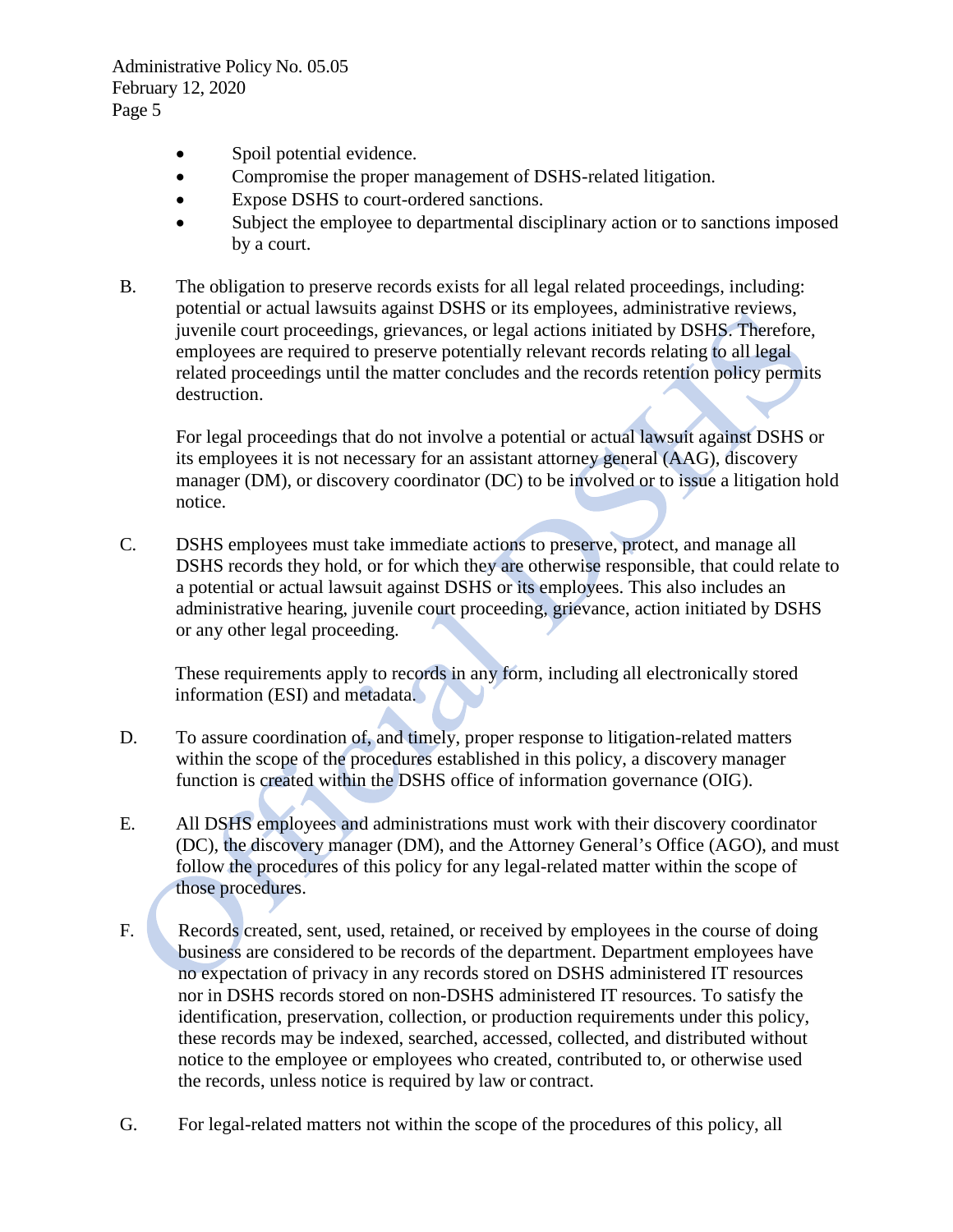DSHS employees and administrations must follow procedures and protocols established within the department and their administration, in cooperation with the AGO. Typically, those matters where other procedures and protocols apply include:

- Fair hearings or administrative hearings conducted within DSHS or before the Office of Administrative Hearings.
- Actions initiated by DSHS.
- Legal, administrative, or other proceedings related to personnel actions.
- Court proceedings relating to child support cases under Title IV-D of the social security act.

# **Procedures:**

# **A. Discovery manager (DM)**

For matters of potential or actual litigation within the scope of these procedures, the DM:

- 1. Notifies and consults with the AGO representative about reasonably anticipated litigation.
- 2. Receives litigation hold notices or discovery requests from the AGO.
- 3. Forwards litigation hold notices and discovery requests to affected administrations, discovery coordinators (DC), the DSHS Records Officer, and when necessary the affected individuals.
- 4. Coordinates agency actions with the DC and the AGO representative. This includes the use of indexing and search tools to perform searches, including searches for all vaulted email items, following protocols and procedures established for the use of these tools.
- 5. When necessary, the DM is responsible for coordinating searches for records by identifying persons, locations, and formats of requested records. After consulting with the AGO representative, the DM may use or direct the use of indexing and search tools to perform searches following protocols and procedures established for the use of these tools.
- 6. Receives administration response status information from the DC.
- 7. Notifies the DSHS records officer and the DC when the legal matter covered by these procedures has been resolved and the administration can resume normal records retention procedures under [Administrative Policy 5.04.](http://one.dshs.wa.lcl/Policies/Administrative/DSHS-AP-05-04.pdf)
- 8. Provides appropriate training and guidance to the DC and DSHS staff regarding this policy and the procedures for managing litigation hold notices and discovery requests.
- 9. Provides consultation and technical assistance to the DC and DSHS staff on responding to litigation hold notices and discovery requests.

# **B. Administration executive manager**

Appoints an administration employee as the DC and notifies the agency's DM and the AGO in writing of any change to that appointment.

# **C. Discovery coordinators (DC)**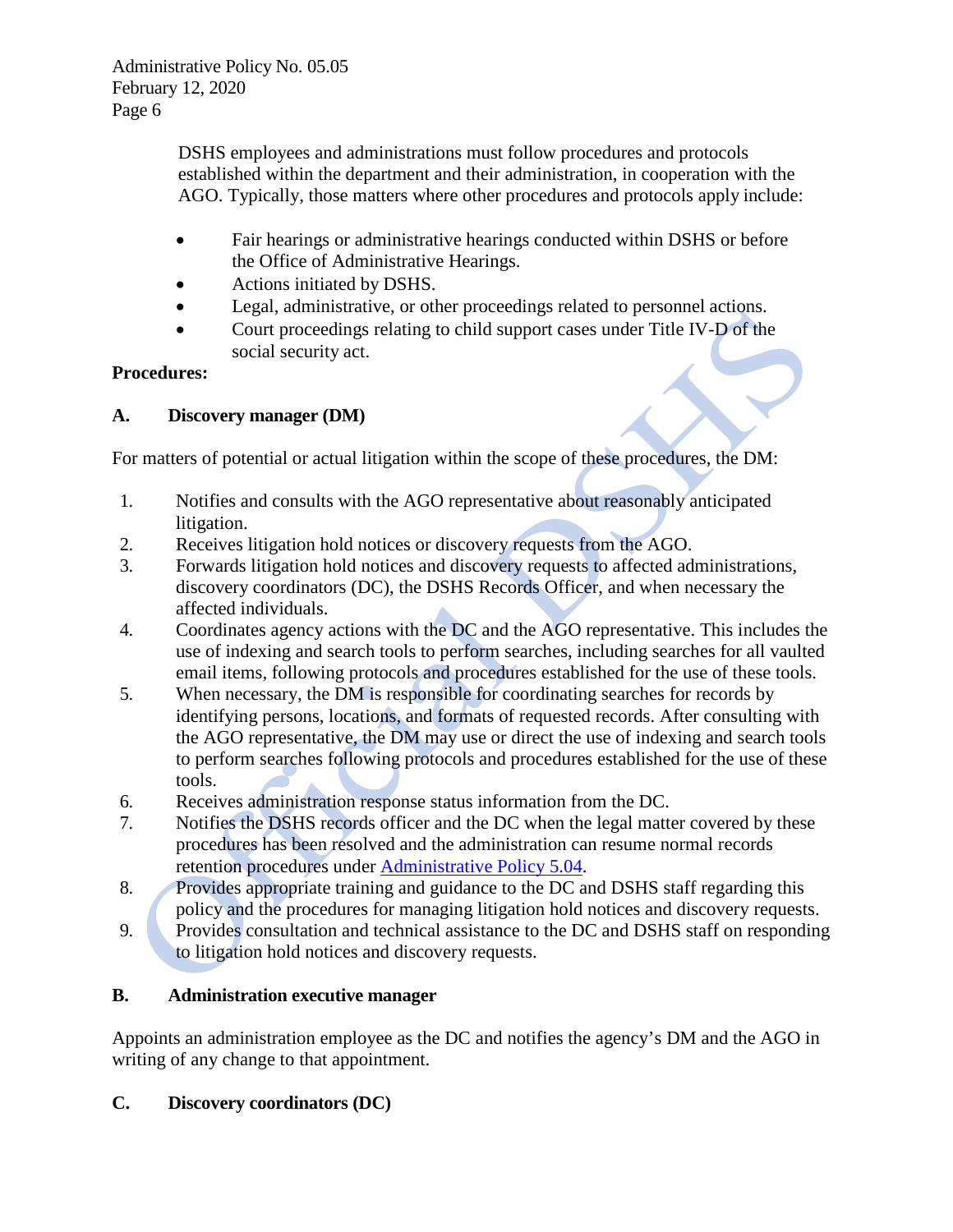For matters of potential or actual litigation within the scope of these procedures, the DCs:

- 1. Notify and consult with the DM and the AGO representative about reasonably anticipated litigation.
- 2. Receive litigation hold notices, discovery requests, and related material from the DM or from the AGO representative.
- 3. Notify affected individuals and program management, including records coordinators, of litigation hold notices and discovery requests.
- 4. Direct all affected individuals to stop records destruction activities for identified records and begin preservation.
- 5. Coordinate the administration's response to litigation hold notices and discovery requests.
- 6. Consult with the DM and the AGO representative to determine the scope of searches, including the use of indexing and search tools. After consulting with the DM and the AGO Representative, the DC may use or direct the use of indexing and search tools to perform searches following protocols and procedures established for the use of these tools.
- 7. Notify appropriate administration management, the DM and AGO representative of significant issues that could delay or compromise the administration's response.
- 8. Provide consultation, coordination, and technical assistance to administration staff on responding to litigation hold notices or discovery requests.
- 9. Notify the DM and the AGO representative when the litigation hold notice has been implemented or when documents responsive to a discovery request have been identified, collected, preserved and are ready for production.
- 10. Notify the records coordinators and affected individuals when the AGO has notified the DM and DC the legal matters covered by these procedures have been resolved and the administration can resume normal records retention procedures under [Administrative](http://one.dshs.wa.lcl/Policies/Administrative/DSHS-AP-05-04.pdf)  [Policy 5.04.](http://one.dshs.wa.lcl/Policies/Administrative/DSHS-AP-05-04.pdf)

## **D. Administration information technology (IT) Staff**

- 1. Create and maintain a detailed written description of the administration's electronically stored information (ESI) and IT portfolio, including data sets (e.g., databases), computer hardware (e.g., servers, workstations, and laptops), library of deployed software (e.g., Windows 10 Operating System, Office 2016, Adobe Acrobat) and network switching equipment (e.g., component switches).
- 2. As required, assist the DM and the DC in identifying, preserving, collecting or producing required ESI. This includes the use of indexing and search tools to perform searches following protocols and procedures established for the use of these tools.
- 3. As required, assist affected individuals in identifying, preserving, collecting or producing administration ESI.
- 4. Assist the DM and the DC in responding to litigation hold notices or discovery requests that include ESI.
- 5. Assist supervisors in preserving ESI managed or held by employees who have left or are leaving positions in the administration.